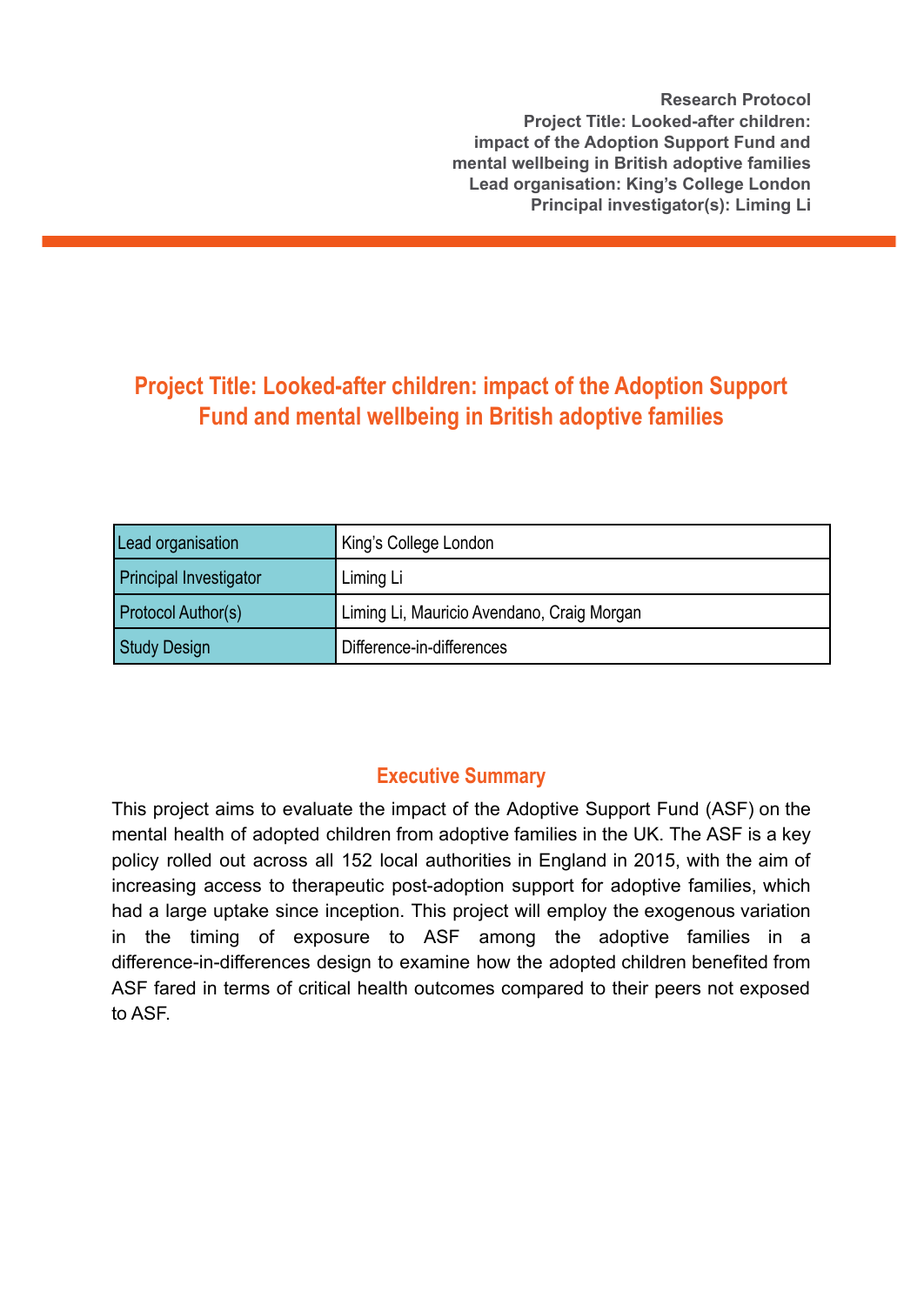# **Table of contents**

| <b>Background and Problem Statement</b> | $\overline{\mathbf{3}}$ |
|-----------------------------------------|-------------------------|
| <b>Aims and Objectives</b>              | 4                       |
| <b>Method and Analysis</b>              | 4                       |
| <b>Ethics</b>                           | $5\phantom{1}$          |
| <b>Risks</b>                            | 6                       |
| <b>Registration</b>                     | $6\phantom{1}6$         |
| <b>Data protection</b>                  | $6\phantom{1}6$         |
| <b>Personnel</b>                        | $6\phantom{a}$          |
| <b>Timeline</b>                         | 7                       |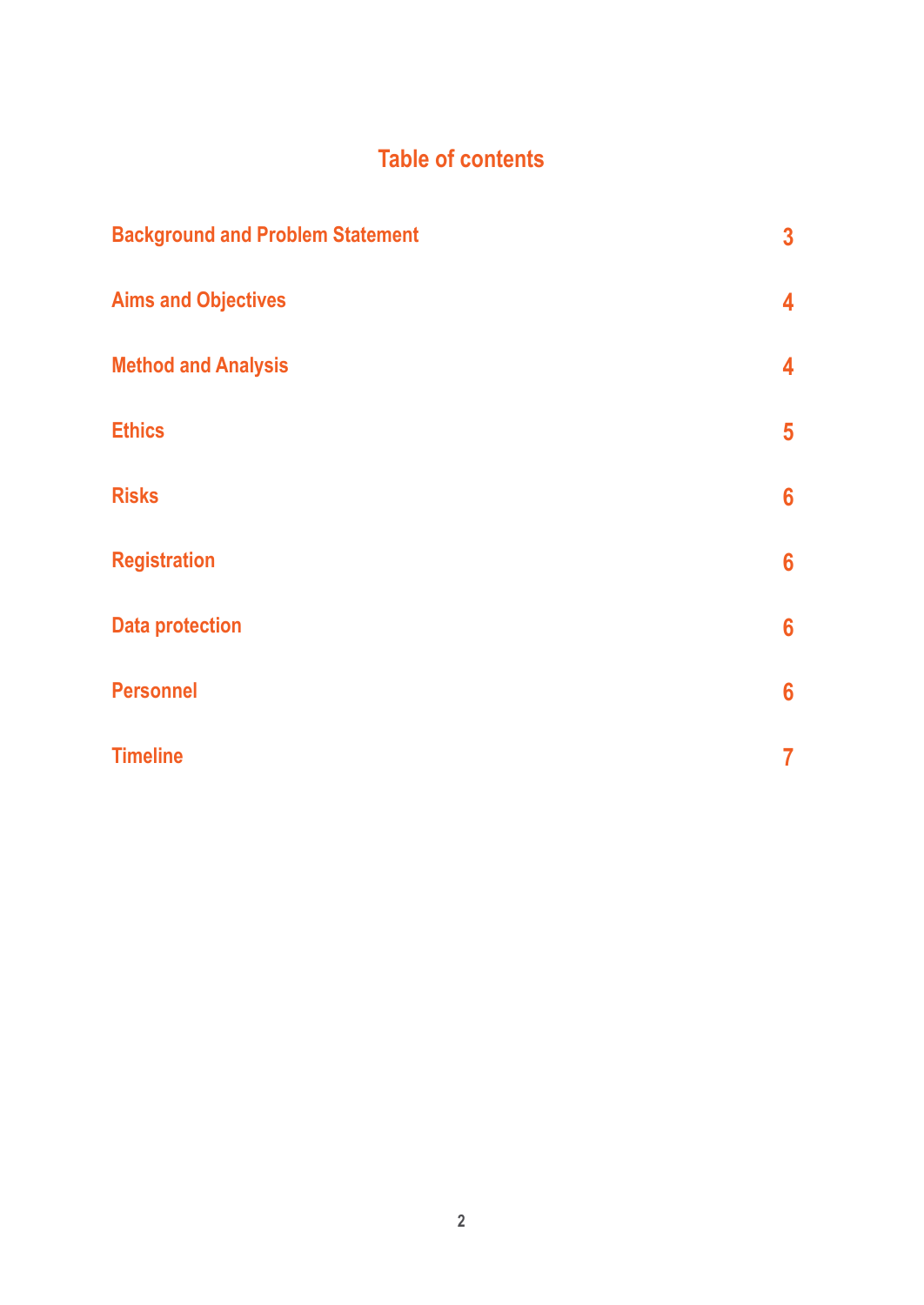### **Background and Problem Statement**

Early life is crucial for human development, and the prevalence of mental disorders threatens subsequent life chances and health.<sup>1</sup> This is particularly the case for children in social care: In England, up to 80,080 children were looked after by 2020, which nearly doubled the figure in mid-1990s and was equivalent to 67 children in care per 10,000 children aged under 18 years.<sup>2</sup> Half of these children suffered from mental disorders, the prevalence of which persisted in the past decade.<sup>3</sup> Evidence shows that looked-after children fare worse than their general population peers across a range of domains, including education,<sup>45</sup> employment,<sup>6</sup> risky behaviours,<sup>7</sup> delinquency,<sup>8</sup> social support,<sup>9</sup> physical and mental health,<sup>10-12</sup> which extend beyond young adulthood. <sup>6</sup> <sup>7</sup> <sup>9</sup> <sup>12</sup>

One way to promote mental wellbeing of looked-after children is through adoption that offers stability and quality parenting. However, the effects of this approach is found to be mixed.<sup>13 14</sup> In light of this, increasing supportive state policies have been put in place to support adoptive families. Yet, there is limited understanding on the impact of specific UK policies in transforming the life chance and health outcomes of adopted children. State supportive policies may affect adoptive families in several ways. Adoption assistance subsidies that offset costs of adoption incentivise prospective parents for adoption.<sup>15</sup> Funding in pre-adoption training informs prospective parents of supportive services and methods to meet child developmental needs and build parent-child relationships.<sup>16</sup> Post-adoption programmes such as counselling, support groups, respite care and parent training may improve parenting competence, parent-child attachment, and family supportive networks.<sup>17-19</sup>

This project aims to evaluate a key policy rolled out across all 152 local authorities in England in 2015, known as the Adoptive Support Fund (ASF), on the mental health of adopted children. The ASF aims to increase access to therapeutic post-adoption support for adoptive families. The uptake of ASF was large since its inception, with 31,000 families and 41,000 children having obtained access to ASF by August 2018, amounting to a cost of  $£88m<sup>20</sup>$  While a few studies examined the impact of the programme, drawn from qualitative or descriptive evidence,<sup>20-24</sup> it remains unclear how the adopted children benefited from ASF fared in terms of critical health outcomes when comparing to their peers not exposed to ASF.

ASF may affect the mental wellbeing of adopted children and their families via several mechanisms. ASF facilitates the treatment of mental disorders among adopted children through access to mental health and social services. Second, as a large-scale state fund supporting mainstream services, ASF may reduce anxiety, stress, sense of incompetence experienced by adoptive parents in post-adoption period.<sup>14</sup> Targeted services such as therapeutic parenting training may empower parents to improve quality of parenting, thus benefitting the mental wellbeing of the children. In addition, families supported by ASF may also redistribute financial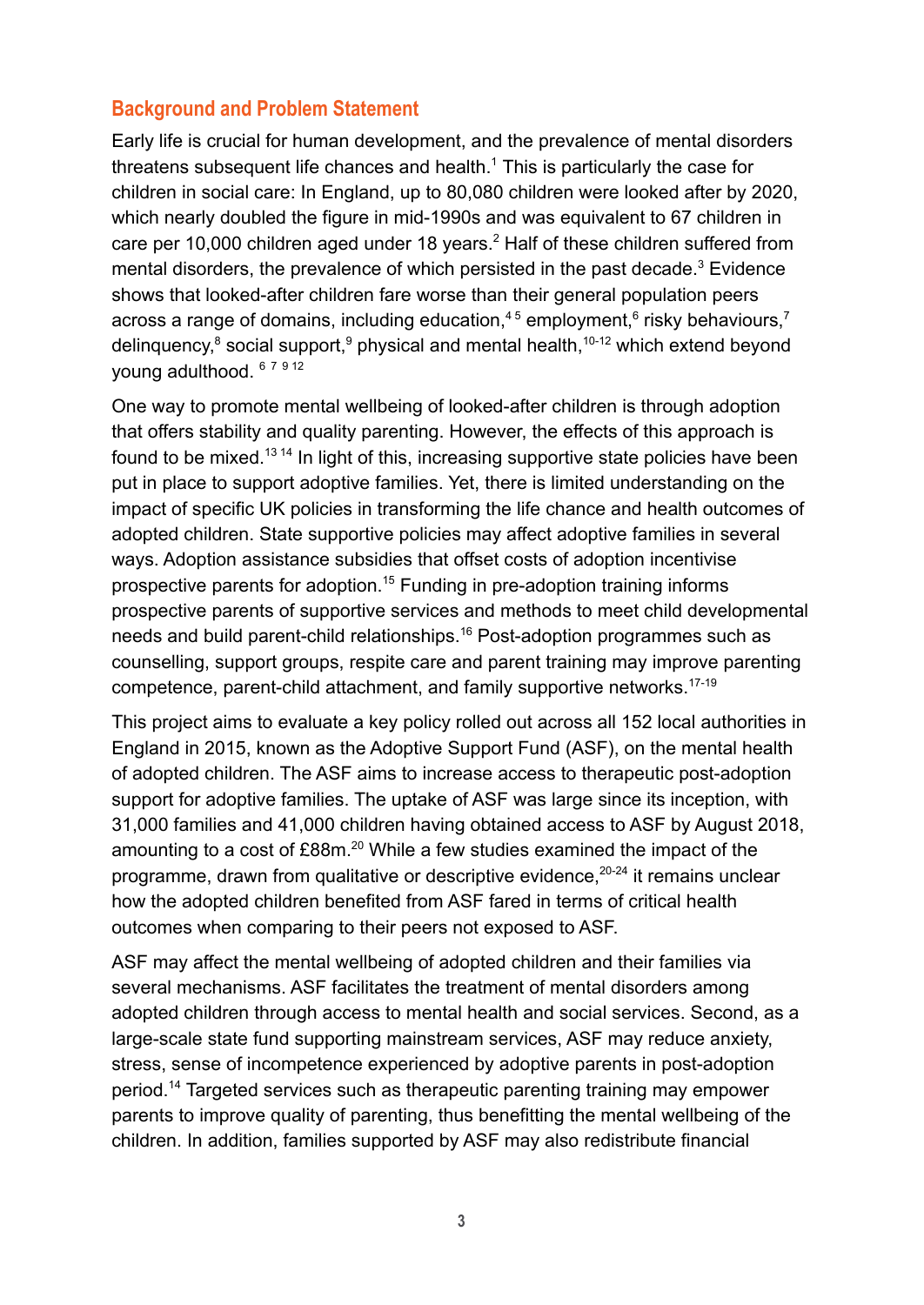resources to purchase other educational, medical, recreational and childcare services that promote children's mental wellbeing.<sup>25</sup>

### **Aims and Objectives**

This project examines whether the ASF has a causal impact on the mental wellbeing of children in adoptive families, using longitudinal data and a quasi-experimental design. It aims to quantify the impact of the ASF policy intervention targeted to adoptive families and inform policymaking in addressing the mental health needs of adoptive children in England.

### **Method and Analysis**

#### **Data sources**

We will get a sample of adopted children by pooling three datasets available from the UK Data Service platform - Longitudinal Survey of Adoptive Parents (LSAP), Millennium Cohort Study (MCS) and UK Household Longitudinal Study (UKHLS). The LSAP baseline survey was conducted in 2015 among adoptive families applying to ASF, with 792 families being interviewed. Among them, 481 families took part in the follow-up survey seven months later, by which time 91.06 percent had obtained ASF. We use LSAP (2015-2017) to construct a treatment group of adopted children of ages 3 to 16 whose families had approved access to the ASF. We then use the UKHLS (2009-2019) and MCS (2008-2018) to construct a control group of children who were also of ages 3 to 16 and were from adoptive families yet without approved access to the ASF. All three datasets have valid measures on child's mental health, parenting and family functioning, which will enable the investigation of the level of need and change over time.

#### **Outcome measures**

Our main measurement of child's mental health is the Strengths and Difficulties Questionnaires (SDQ). The SDQ is a behavioural screening questionnaire designed to measure psychological adjustment in children aged 3 to 16. $26$   $27$  validated and widely used in research .<sup>28 29</sup> The questionnaire comprises 25 items, which covers five domains of behaviour, including emotional symptoms, peer problems, hyperactivity, conduct problems, and pro-social behaviour. A total difficulties score is calculated from the addition of the scores for the first four domains, excluding pro-social behaviour which is considered conceptually different.<sup>26</sup> For our analysis outcomes we use the standardised SDQ total scores, SDQ sub-scores, a dichotomous SDQ score using a cutoff score of 17, above which is considered abnormal or problematic.<sup>26</sup> And we will run separate models using each of these outcomes.

**Missing data**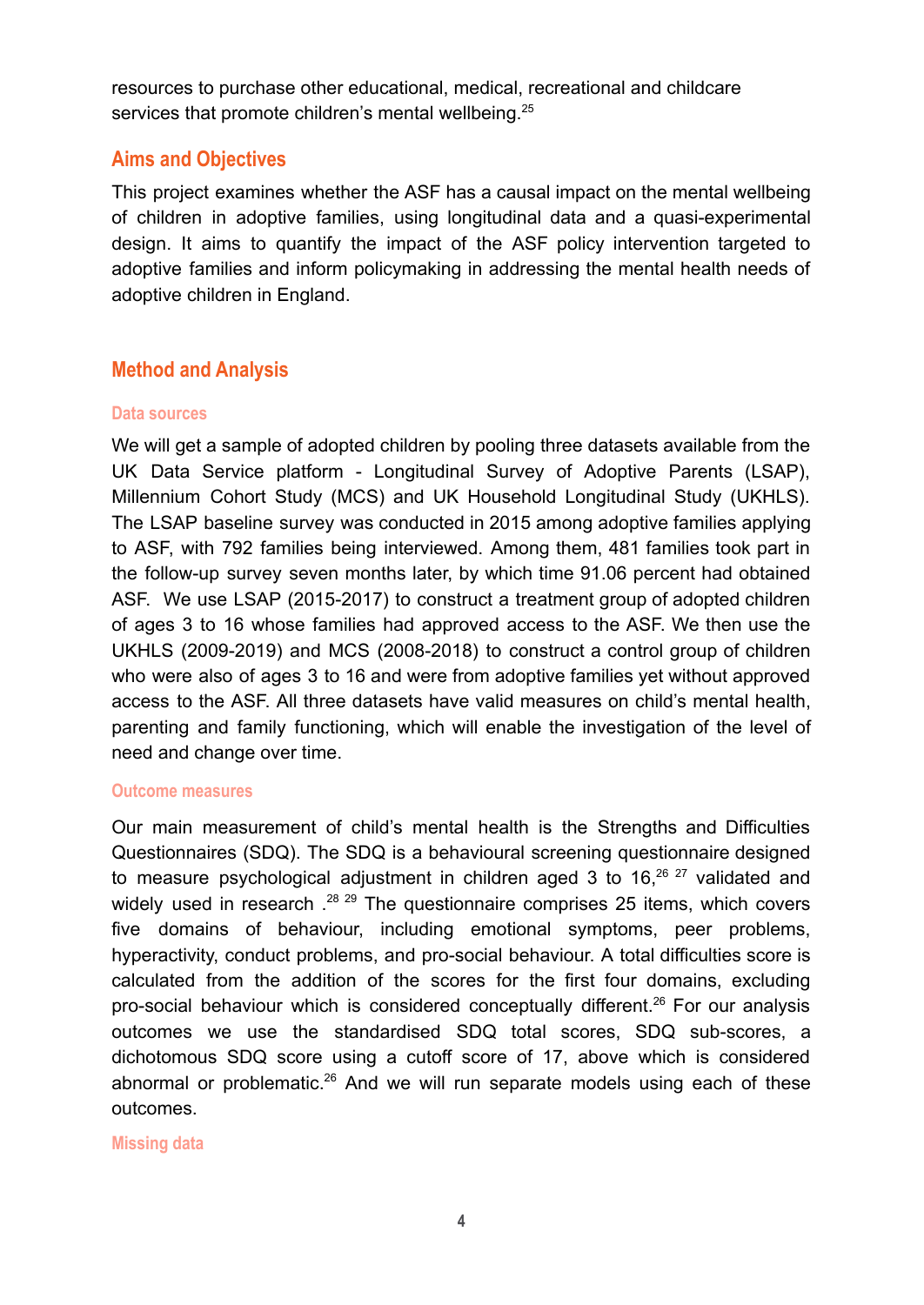We will handle missing data by examining the extent to which the missing at random (MAR) assumption is met, and when not met, by using multiple imputation and inverse probability weighting (IPW) to examine the impact of missing data. We will start with a complete-case analysis, whereby respondents without complete information on the main outcomes are excluded from the analysis. For other variables included in the analysis, we will model missingness and attrition as a function of observed covariates to examine whether they are selective. Based on these models, we will use inverse probability weights (IPW) that aim to control for selective participation/attrition based on observables. We will carry out multiple imputation where data are not missing at random. 30

#### **Regression specification**

We will employ potentially exogenous variation in the timing of exposure to ASF among the adoptive families in a difference-in-differences (DiD) design. We will compare changes in mental health outcomes before and after the implementation of ASF for adoptive families exposed to ASF (treatment group), to similar changes for adoptive families unexposed to ASF (control group) drawn from UKHLS and MCS. Our DiD model specification is as follows:

$$
mental\ health_{it} = \beta_0 + \beta_1 time_t + \beta_2 treatment_t + \beta_3 time * treatment_{it} + \beta_4 X_{it} + \pi_{it}
$$

Where mental health refers to SDQ scores for child *i* at time t; time is a binary variable taking value 1 for the post-policy period and 0 otherwise; treatment takes value 1 if the adoptive families obtained ASF and 0 otherwise; time\*treatment corresponds to the differences in change between children in the treatment and control groups; the coefficient of the interaction term  $\bm{\beta}_3$  is the double difference

computed at the mean value of the outcome, which captures the change in the difference of mental health between the treated and control groups as a result of the ASF policy intervention. X is a vector of characteristics of the child (age, gender, ethnicity, number of siblings) and the family (parental age, gender, ethnicity, education, relationship status, mental health), and  $\pi$  is an error term.

| <b>Study Design</b>     | Quasi-experimental design                                                                                                  |
|-------------------------|----------------------------------------------------------------------------------------------------------------------------|
| <b>Database</b>         | Longitudinal Survey of Adoptive Parents (LSAP)<br>UK Household Longitudinal Study (UKHLS)<br>Millennium Cohort Study (MCS) |
| Population              | Adopted children of ages 3 to 16 years                                                                                     |
| <b>Outcome Measures</b> | Strengths and Difficulties Questionnaires (SDQ) scores                                                                     |
| Analytical strategy     | Difference-in-Differences (DiD)                                                                                            |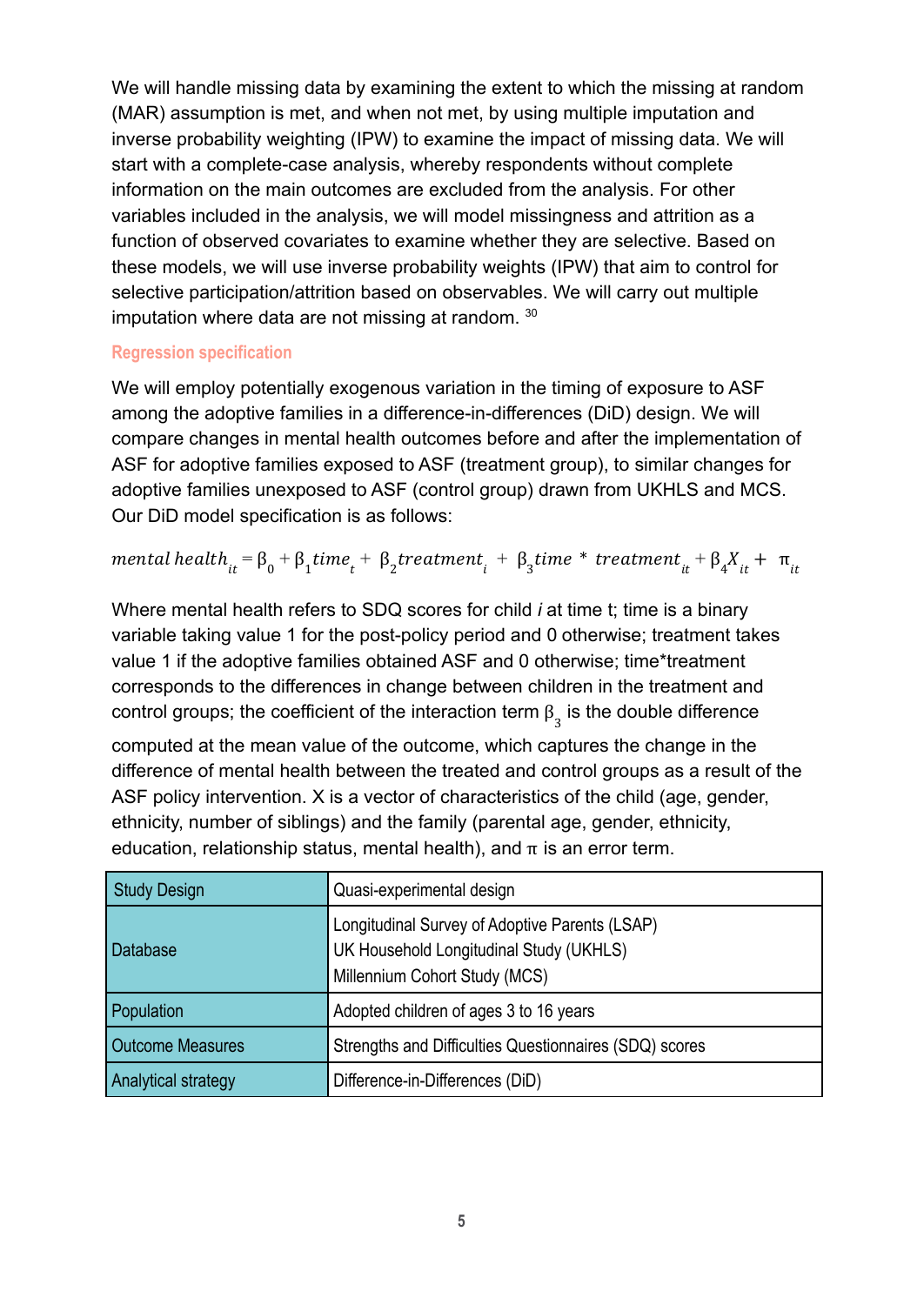#### **Test of assumptions**

To generate unbiased estimates using the DiD design, the parallel trend assumption needs to be met. <sup>30</sup> However, in LSAP only one wave of pre-ASF data is available for the treatment group, which constrains the direct test of the parallel trend assumption by comparing changes of outcomes across time for the treatment and control groups prior to the policy. To ensure that our DiD design is valid, we will adopt three approaches that address our data limitations. First, we will consider matching pre-policy characteristics for the treatment and control groups before conducting the DiD analysis. We will use propensity score matching based on a range of child and family characteristics (e.g., child's age, gender, parental education) so that the control group offers a good counterfactual of what the changes in mental health outcomes would have been in the treatment group, in the absence of the policy. Second, we will implement placebo tests by assigning the treatment status to a subsample of children randomly selected from our initial control group, and we then compare changes of mental health for this pseudo treatment group to changes of mental health for the rest of children from the initial control group. The coefficient of the interaction between this pseudo treatment variable and time will indicate whether selection bias accounts for the observed effect of treatment (if any) in the primary analysis. Third, we will carry out analysis using the synthetic cohort approach. We will construct a synthetic cohort as the weighted average of the control group that provides affinity to the treatment group. We will choose weights so that the synthetic cohort best produces the values of predictors of child's mental health in the treatment group before the ASF policy intervention.  $31$  Our predictors include a set of child and family characteristics, and they will be averaged over the 2008-2015 (pre-policy) period. We will estimate the effect of the ASF policy intervention as the difference in mental health levels between the treatment group and its synthetic cohort in the years after the ASF was implemented. We will assess the robustness of the results by including additional mental health predictors among the variables used to construct the synthetic cohort to assess whether the main results will remain unaffected.

#### **Ethics**

All three quantitative datasets used for this evaluation are secondary datasets requestable through the UK Data Service platform. The analysis will be based on anonymised information that requires no special licence therefore ethics approval is not required for this study. In addition to the quantitative data analysis, we will also host two workshops to engage stakeholders, including adoptive families and staff working with adoptive families, for the consultation of the research design and discussion of preliminary findings, respectively. We will obtain consent from the participants for their attendance of and contribution to workshops, and the events will be facilitated through the platform of ESRC Centre for Society and Mental Health, in line with the research ethics guidance in King's College London. For this, no formal ethics approval is required.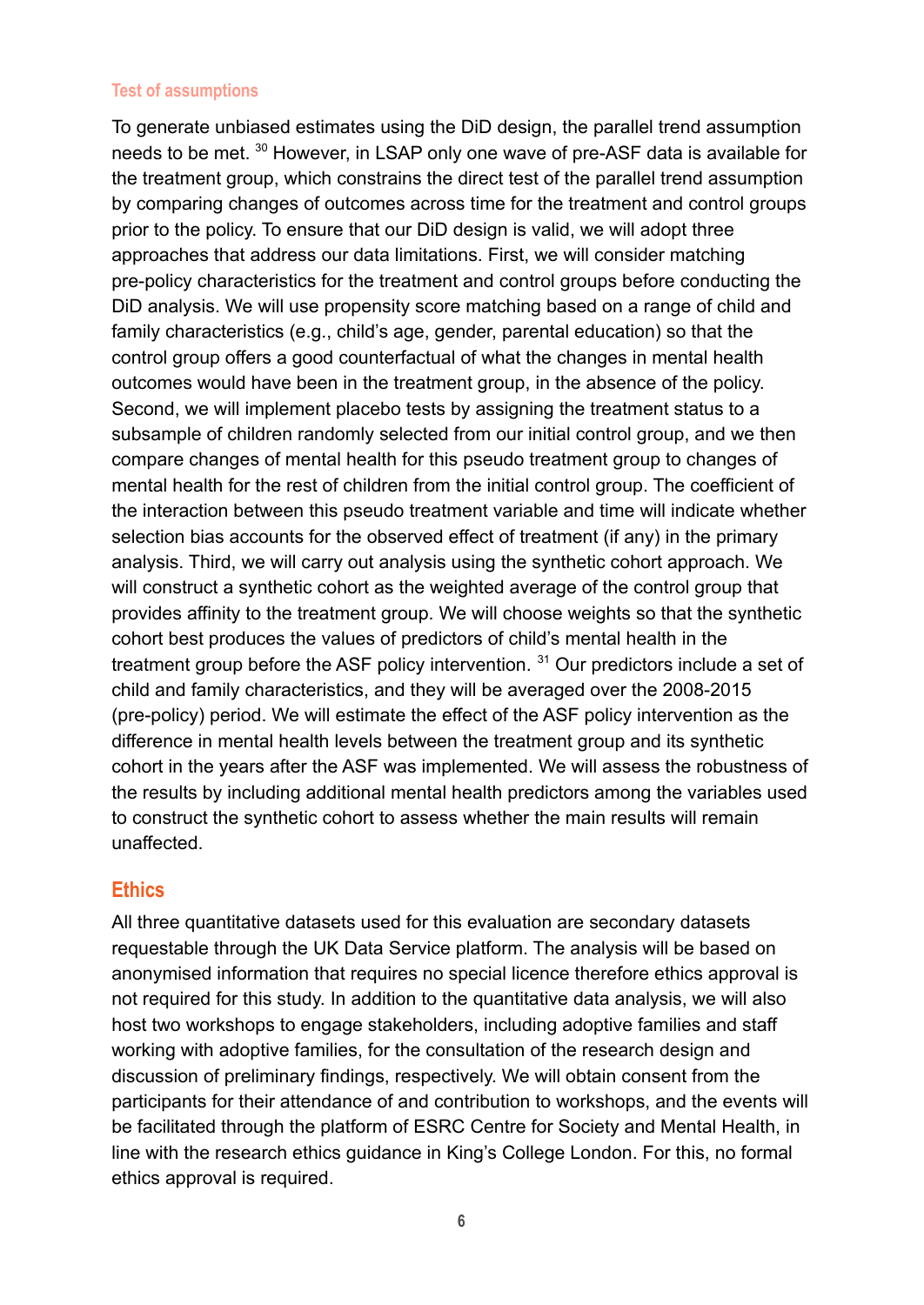# **Risks**

This evaluation may encounter three main risks including potential delay in obtaining access to datasets, technical issues in data analysis such as sample size and missing data, and safeguarding information. To mitigate the first risk, we have made timely applications to request relevant datasets from the UK Data Service platform and have obtained all three datasets required for the analysis. To mitigate the second risk, we will employ information from the datasets to identify a sample of reasonable size to avoid compromising the statistical power of the analysis. We will also retain variables with as much complete information as possible, and in the cases where a variable with high missingness level yet is essential for the study, we will impute missing values using multiple imputation methods. To mitigate the third risk, we will follow the data use agreement with the UK Data Service platform for the requested data, and any new information generated from this project will be handled following the specific data protection guidance from King's College London.

# **Registration**

This project was registered with the Open Science Framework (OSF) on 16/11/2021. Registration link: <https://osf.io/fpxqe>.

### **Data protection**

Data requested from the UK Data Service Platform will be accessible to the research team members only. New data generated during this project will be anonymised and securely handled in compliance with the General Data Protection Regulation (GDPR) and King's College London guidelines.

WWCSC will not be a data controller or processor for any data in relation to this project.

# **Personnel**

The evaluation team members include Liming Li (principal investigator, King's College London), Mauricio Avendano (co-investigator, King's College London), and Craig Morgan (co-investigator, King's College London).

# **Timeline**

| September – October 2021 | Project planning<br>Obtaining access to all three required datasets from UK Data Service                                  |
|--------------------------|---------------------------------------------------------------------------------------------------------------------------|
| November - December 2021 | Literature review<br>First stakeholder engagement workshop (consultation on research design)<br>Preliminary data analysis |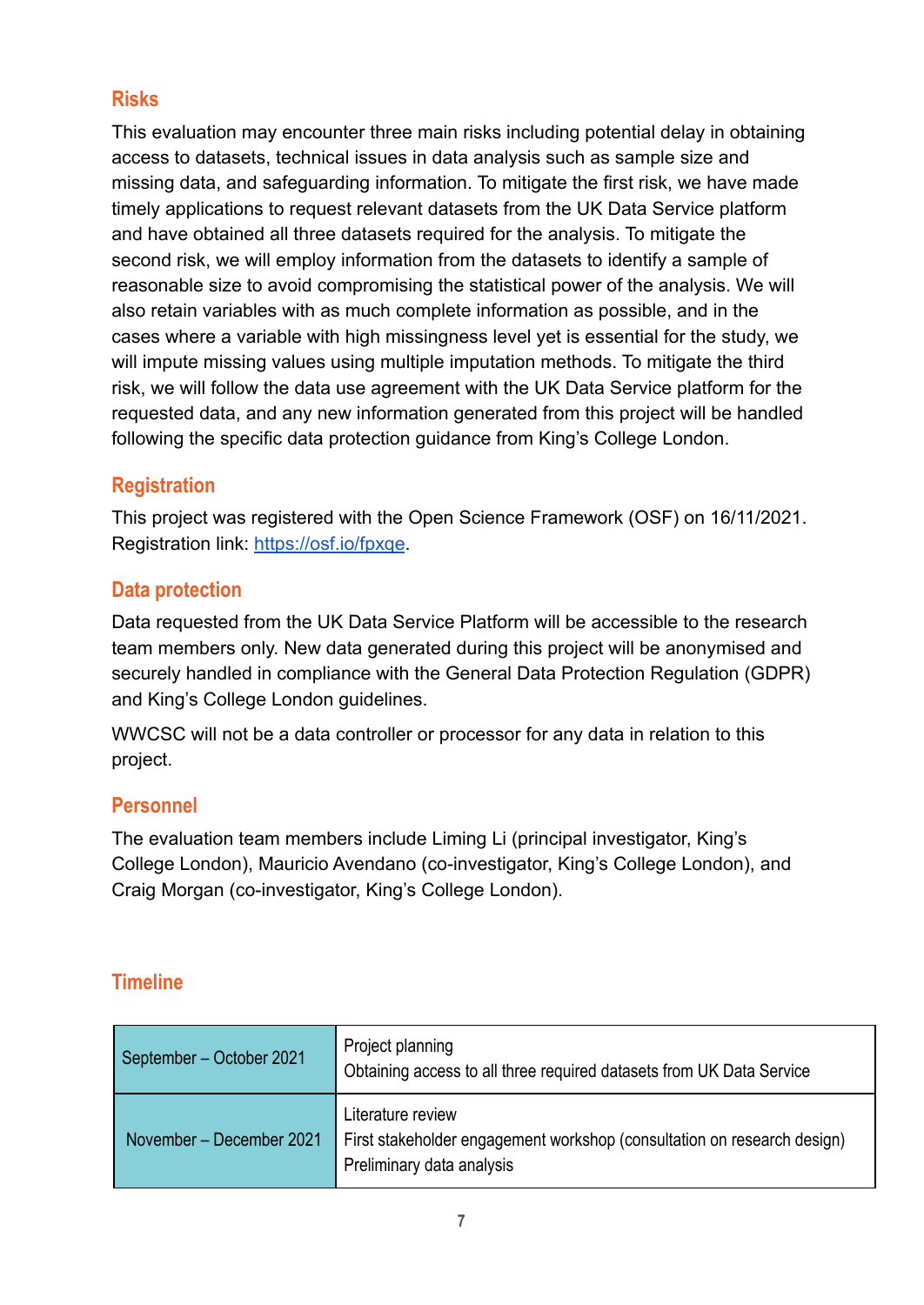|                      | Submission of project quarterly report                                                                                                               |
|----------------------|------------------------------------------------------------------------------------------------------------------------------------------------------|
| January – March 2022 | Further data analysis<br>Second stakeholder engagement workshop (consultation on findings)<br>Submission of project quarterly report                 |
| April – May 2022     | Completion of data analysis<br>Submission of project quarterly report                                                                                |
| June – August 2022   | Research outputs dissemination (i.e., journal paper submissions, conference<br>presentations, policy briefing)<br>Submission of final project report |

### **References**

- 1. Sonuga-Barke EJ, Kennedy M, Kumsta R, et al. Child-to-adult neurodevelopmental and mental health trajectories after early life deprivation: the young adult follow-up of the longitudinal English and Romanian Adoptees study. *The Lancet* 2017;389(10078):1539-48.
- 2. Department for Education. Statistical Release: Children looked after in England including adoption: 2019 to 2020. [https://explore-education-statistics.service.gov.uk/find-statistics/children-looked-after-i](https://explore-education-statistics.service.gov.uk/find-statistics/children-looked-after-in-england-including-adoptions/2020)

[n-england-including-adoptions/2020](https://explore-education-statistics.service.gov.uk/find-statistics/children-looked-after-in-england-including-adoptions/2020)

- 3. Cocker C, Minnis H, Sweeting H. Potential value of the current mental health monitoring of children in state care in England. *BJPsych open* 2018;4(6):486-91.
- 4. Teyhan A, Boyd A, Wijedasa D, et al. Early life adversity, contact with children's social care services and educational outcomes at age 16 years: UK birth cohort study with linkage to national administrative records. *BMJ open* 2019;9(10):e030213.
- 5. Sebba J, Berridge D, Luke N, et al. The educational progress of looked after children in England: Linking care and educational data: University of Oxford Department of Education/University of Bristol 2015.
- 6. Viner RM, Taylor B. Adult health and social outcomes of children who have been in public care: population-based study. *Pediatrics* 2005;115(4):894-99.
- 7. Botchway SK, Quigley MA, Gray R. Pregnancy-associated outcomes in women who spent some of their childhood looked after by local authorities: findings from the UK Millennium Cohort Study. *BMJ open* 2014;4(12):e005468.
- 8. Schofield G, Biggart L, Ward E, et al. Looked after children and offending: An exploration of risk, resilience and the role of social cognition. *Children and youth services review* 2015;51:125-33.
- 9. Collishaw S, Maughan B, Pickles A. Infant adoption: Psychosocial outcomes in adulthood. *Social psychiatry and psychiatric epidemiology* 1998;33(2):57-65.
- 10. Ford T, Vostanis P, Meltzer H, et al. Psychiatric disorder among British children looked after by local authorities: comparison with children living in private households. *The British Journal of Psychiatry* 2007;190(4):319-25.
- 11. Memarzia J, St Clair MC, Owens M, et al. Adolescents leaving mental health or social care services: predictors of mental health and psychosocial outcomes one year later. *BMC health services research* 2015;15(1):185.
- 12. Rushton A, Grant M, Feast J, et al. The British Chinese Adoption Study: Orphanage care, adoption and mid‐life outcomes. *Journal of Child Psychology and Psychiatry* 2013;54(11):1215-22.